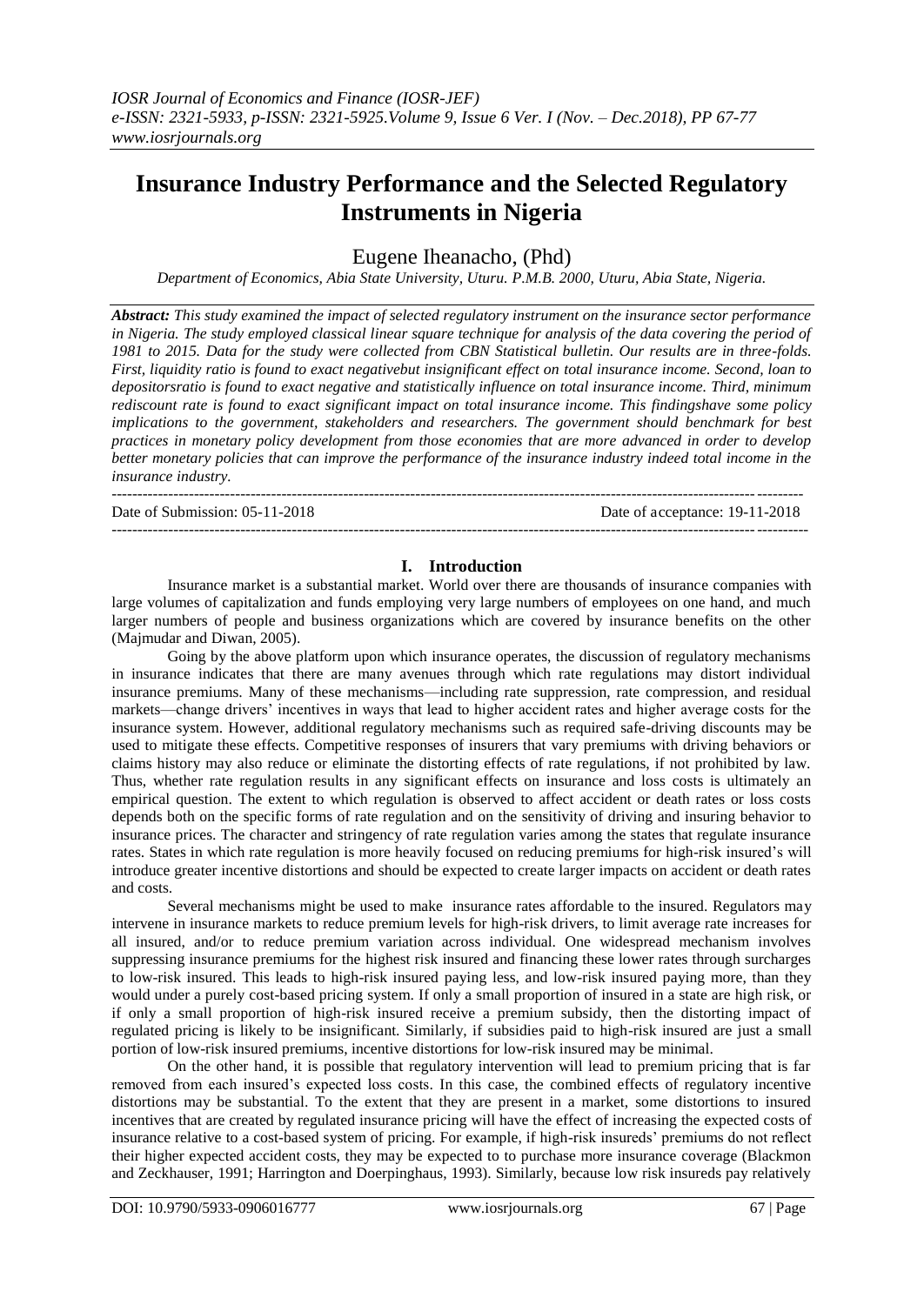more for coverage they may be more careful and perhaps choose lower insurance limits. In combination, these changes to insuring decisions would lead to an insurance pool in which high-risk insured are more heavily represented and thus to higher average insurance costs.

Economic theory also predicts that the safety investments of all insured may be diminished when premiums are not fully based on accident experience (Shavell, 1982). Similarly, regulatory pricing that weakens the links between claim experience and insurance premiums may reduce the disincentives to filing fraudulent claims. These effects of regulation on safety and claiming decisions would lead to higher rates of accidents and claims and thus to higher average insurance costs. Research on other insurance markets such as workers compensation has documented a significant adverse impact of regulatory premium distortions on insurance costs.

Based on the fact that there are no exhaustive empirical evidence on the relationship between selected regulatory instrument and insurance industry performance in Nigeria, the researcher deemed it necessary to undertake a country specific research study to establish the relationship and interaction between selected regulatory instrument and insurance industry performance. This thus provides a major incentive for this study.

For Nigeria, this study will add to other studies on the subject matter and also fill any gap that may exist in previous studies which has been undertaken to establish whether there significant relationship between selected regulatory instrument and insurance industry performance. Therefore, the researcher extend the research with the inclusion of oil prices, inflation and exchange rate.

Previous related studies such as concentrated on investigating the empirical relationship between selected regulatory instrument and insurance industry performance in Nigeria. The findings of this study when added to the existing body of literature, will be a valuable guide especially policy makers and a good source of reference for future scholarly research. One advantage of academic research is that it investigates matters which practitioners and policy makers find useful but have little time to study. The study is very vital especially to policy makers and development partners because it enables them to initiate, develop and manage long term economic strategies based on empirical evidence.

This study contributes to the literature by examining the relationship between selected regulatory instrument and insurance industry performance indicators hence addressing the country's specific dimension to the insurance penetration debate.

The study is different from previous studies in scope that is in terms of number of years covered. This study will contribute significantly to knowledge by providing a new study evidence on the relationship between selected regulatory instrument and insurance industry performance in Nigeria.

To the body of academics, this study will serve as a guide for further researches in area of selected regulatory instrument and insurance industry performance which this study did cover.

# **2.1Meaning of Insurance**

# **II. Conceptual Framework**

The term insurance could be defined in distinct dimension, one can define it in legal context and the other might define in general context. Generally, Insurance is a social device for spreading the chance of financial loss among a large number of people. The act of purchasing insurance, imply a "person" shares risk with a group of others, thereby reducing the individual potential for disastrous financial consequences. Transacting insurance includes soliciting insurance, collecting premiums and handling claims. Insurance is based on the law of large numbers in the sense that a combination of large number of homogeneous units; the insurer is able to make predictions of possible loss, calculate their probable losses and establish the rates for premiums that will cover their losses and their operating expenses. Butt (1985:141) described that insurance involve covering against events that may or may not happen.

#### **2.2 Theoretical Framework**

# **2.2.1 Financial Performance of Insurance Companies**

According to Kasturi, (2006) Performance of insurance company in financial terms is normally expressed in net premium earned, profitability from underwriting activities, annual turnover, return on investment, return on equity etc. Budget variances measure the financial performance of insurance company. This performance will include both financial and non-financial performance. Financial performance for a company with branches can be divided as profit performance and investment performance. These measures can be classified as profit performance measures and investment performance measures.

#### **2.2.2 Market Correction and Distortion Theory**

Market correction is meant to correct some inequalities in the market. The regulatory authority uses tools such barriers to entry, restricts insurers' risk and investment portfolios, and limits the products and terms they can offer. Legal restrictions on investments and other transactions, and price controls. Barrier to entry through regulation ensures the correct number to support the market development is ensured and there is no overcrowding which could result to unhealthy competition in the sector. However criticism against this move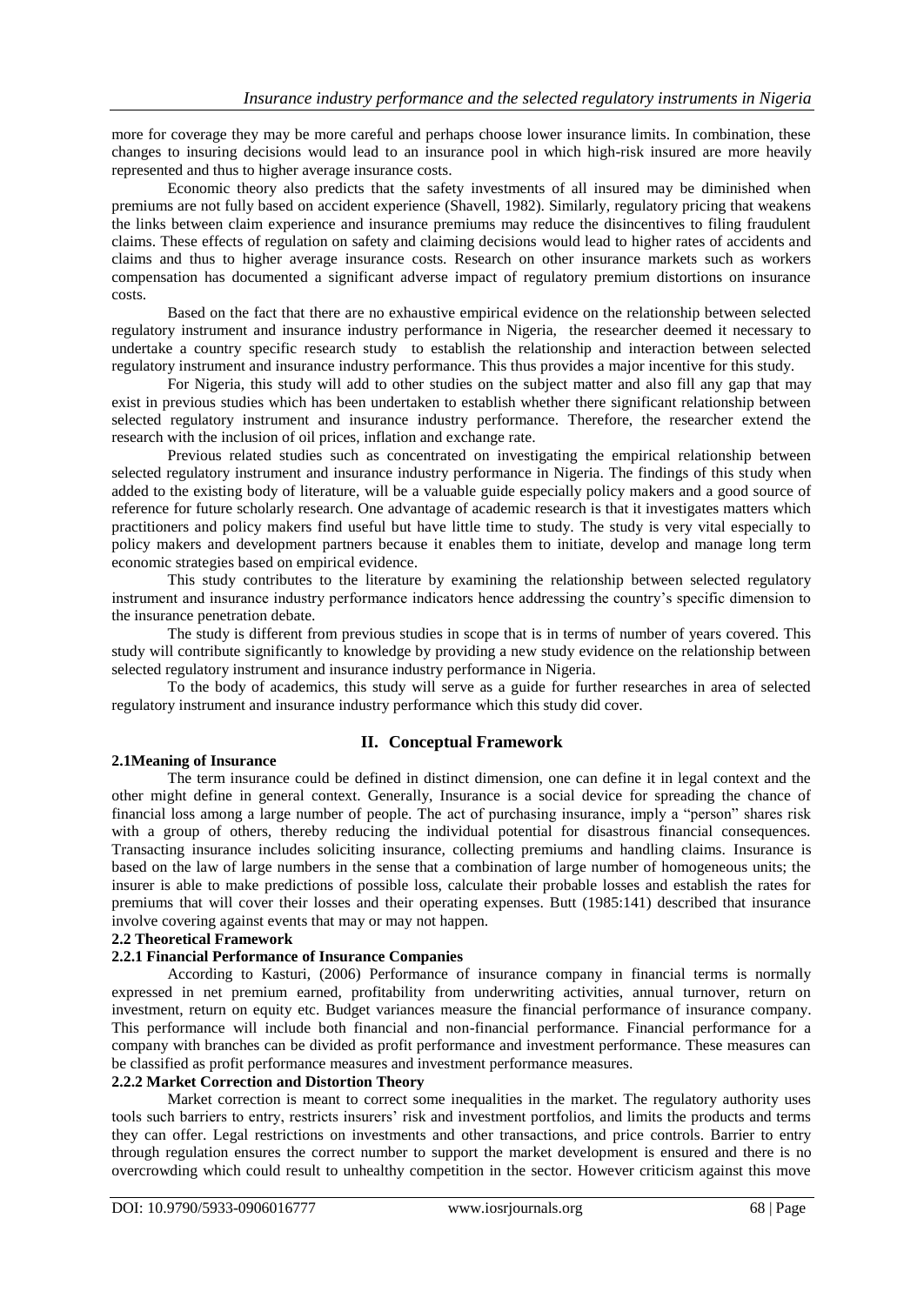could also restrict competition which denies the consumers additional alternative which lead to lower prices and quality product from alternative sources.

Further r this move could deny companies to invest in more lucrative and profitable ventures that could guarantee them more returns to meet their claims and obligation. Price regulation is advocated for it ensure fair price for the insurer and customer in promoting equity and avoid over exploitation. Policy terms and product restriction and approvals by the authority ensure right products are offered in the market and protects the interest of the policy holders. However criticism on restrictions on policy forms centers on limiting consumers' options and ability to purchase contracts that might better fit their needs and preferences. Hence the theory also falls short and inadequate as the reason for regulation of insurance industry and promoting their development. Despite having the shortcomings regulation was best suited to remedy certain market failures like high prices caused by other external forces, such as escalating claims costs. The purpose of regulation should be to correct market failures, and minimize their negative effects, and improve allocate efficiency (Spulber, 1988].

# **2.2.3 Market Efficiency Theory**

This theory centre on factors that promotes and enhances the efficiency of the market such as the flow of information into the market and the adjustments of prices and or products as the information are received in the market. When there are few companies in the market operating as cartels or monopolists, consumers don't enjoy the benefits of fair price brought in by competition. The Regulator may relax new entry, licensing rules to allow more companies to enter the market thus promoting efficiency**.** Regulation has the potential to both increase and decrease consumer and producer surplus. When regulation corrects significant market failures, it potentially increases social welfare. For example, if regulation reduces insolvency costs and increases consumer confidence, and these "benefits" exceed other costs imposed by such regulation, then there should be a net addition to social welfare. On the other hand, when regulation restricts consumer choice and distorts market decisions and there is no commensurate benefit to consumers, then social welfare is reduced. A common goal of most of the regulatory efforts has been the strengthening of competition within the industry and as well as the lowering of prices and the improvement of product offerings. (Mahlberg and Url, 2003, for the EU single market program).

## **2.3.4 The Insolvency Danger Theory**

Insolvency refers to the inability of the company to meet it contractual obligation on the insurance policies and contracts they have issued and entered into posing a great danger and threat to the insuring public and the industry as a whole. The insolvency danger theory, is therefore aimed on supervision on insurance companies in order to avoiding specific insolvency dangers which threaten the public and the individual as a result of insurance company collapsing and destabilizing the industry. The solvency monitoring seriously decreases the likelihood of insolvency and preserves the ability of monitoring agencies to provide early warning of problems (Mayerson, 1969).

#### **2.3.5 The Protection Theory**

The protection theory attempts to deal with the arguments that assumes supervision law is a part of industrial and industrial policing law that is meant to protect the companies from assuming risks that can destroy them leading to their collapse and at the same time protecting the interest of customers and the public at large as a function of supervision and directing the industry.

# 2.4 **Empirical review**

At the forefront of regulation and the insurance market are (Harrington, 1991, 2002; Grace, Klein, and Phillips, 2002; Tennyson, Weiss, and Regan, 2002; Derrig and Tennyson, 2008). This article uses a panel of annual state-level data on automobile insurance markets to investigate whether distorting insurance prices through rate regulation has a significant impact on automobile insurance loss costs and claim frequency. Insurance claim frequency is examined in addition to loss costs because some of the incentive distortions hypothesized to be created by rate regulation should affect loss costs largely by affecting automobile accident frequency. The sample period of the study encompasses the years 1980 through 1998, a nearly 20-year period that saw many changes in state regulatory regimes—both toward deregulation and toward regulation—and during which the stringency of rate regulation changed in many countries. Two sets of analysis are conducted. First, an analysis of all 50 states is conducted to determine whether the presence of rate regulation is associated with higher loss costs and higher insurance claim frequencies. An indicator variable is used to denote whether a state actively regulates automobile insurance rates in each state and year. The analysis uses estimation methods that recognize that a state's decision to regulate rates in this fashion may be influenced by the level of accident rates or loss costs.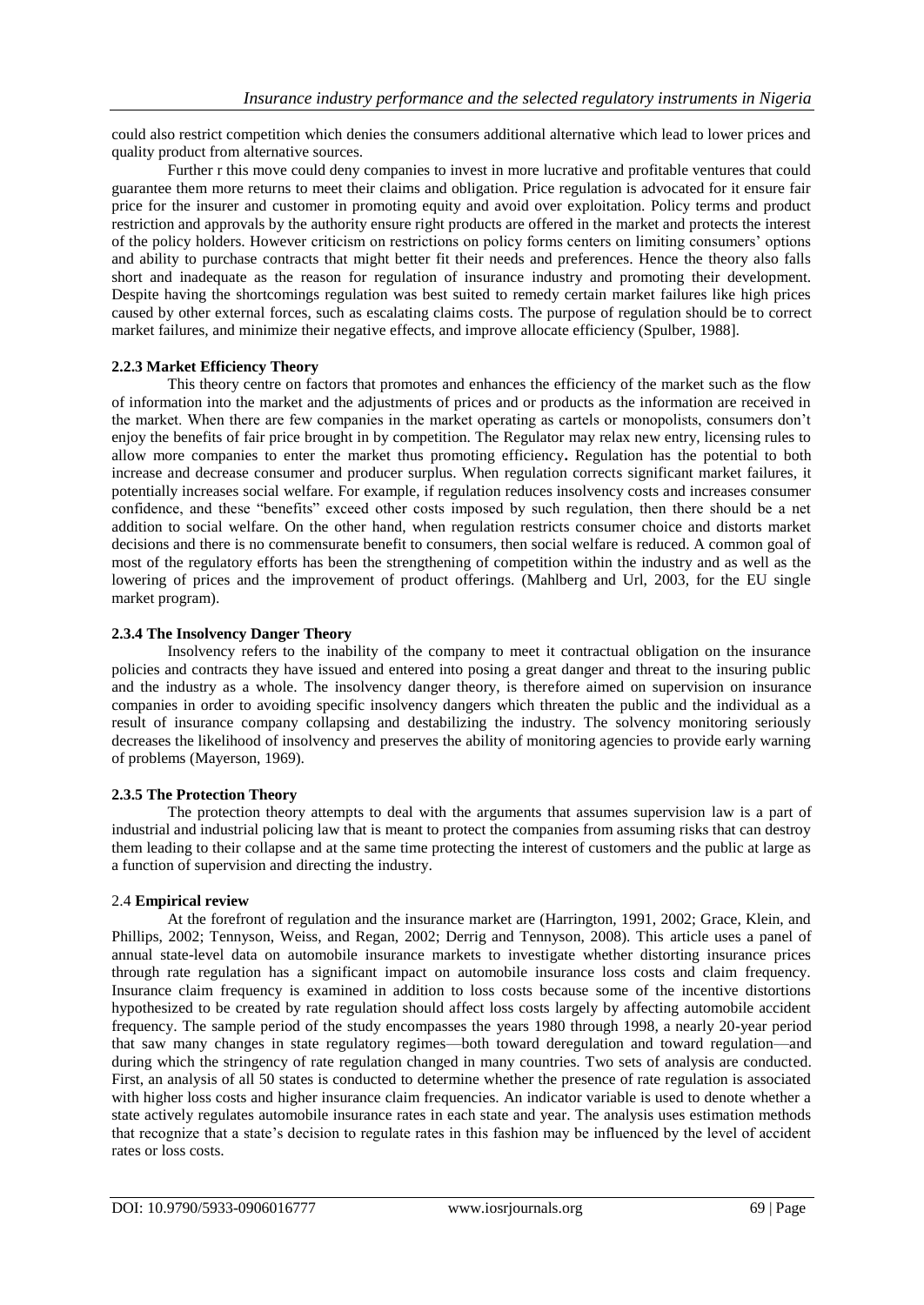Ghai (1986) conducted a study to examine the Government control and industrial growth experiences of Sudan and Tanzania in attempting to control their respective insurance industries to serve their development. The findings revealed that the socio-political chemistry in each country has produced a certain policy towards the insurance institution. The Sudan opted to control its industry through a regulation code; Tanzania in early stages adopted nationalization as an ultimate form of control. The study tried to examine the respective roles of the two regulation models in the insurance development process, and the findings and arguments are that direct model of insurance control such as in Tanzania is more appropriate to the needs of underdeveloped countries than a regulatory model of the Sudanese type. This conclusion derives from the need to avoid the problems which afflict the regulatory model such as the technical difficulties which involves the weakness of the regulation agency vis-a-vis the industry, the difficulty of monitoring solvency, and of enforcing investment regulations. In theory, the state is also more capable of protecting the public which seeks insurance cover from its own institution than when cover is purchased from private insurers. Most information relates to the period 1970- 1977, and the study is largely based on fieldwork research in the Sudan and Tanzania and on secondary resources.

Lee (1999) conducted a study on the relationship between the development of the life insurance and market (using penetration and density measures) and factors such as price, product, and regional conditions. Generalized Method of Moments (GMM), for dynamic models of panel data for 60 countries from 1976-2005. The conditional variables consist of prices, products, and regional conditions. What we find is an interesting piece of evidence that the development of the life insurance market is influenced by pricing, product demand, and regional conditions such as urban areas and where wealthy class of people lives and has a positive effect on insurance premium income and revenue as factors which promote its growth.

Seth (1999) study on Economic theory and regulation of insurance companies argues that economic theory has often understood efforts by government to monitor and regulate the solvency of insurers as a solution as a collective action problem in the industry. View are supported by winter in his studies regarding financial institutions and intermediaries regulation and control on their operations (Winter, 199b).

(Hansmann, 1985) work and study on motivation of Regulatory authorities on insurance. His study argues and find out that insured customers are like fixed-debt investors putting money into insurers who reinvest that money and return sums to the insured in the event certain events come to pass . Given the incentive of insurers with limited liability to invest in high risk ventures, however, the likelihood of repayment is hardly assured. This motivates Regulatory Authorities or government heavily to regulates the business of insurance in order to protect the interest of the investors and policy holders.

Schmalensee (1984), studies on insurance efficiency and pricing, argues that insurers may develop a separation program-price discrimination between the low risk insured and high risk insured to promote efficiency through the pooling of risks. This works in unregulated market in favor of separation but criticism as suggested by Abraham (1986), separation techniques that examine characteristics such as race or gender that may have no causal relationship to expected loss and difficult-to-observe factors that indeed determine loss. In theory, the unregulated market equilibrium described above operates by establishing different pricing terms for identical contracts and achieves separation through verification mechanisms that reliability and validly classify individuals by risk.

O'Brien (2002) concentrated his study on an insurer's efficiency and out put measurement, namely its ability to produce a set of outputs (such as premiums and investment performance) from given inputs (such as administrative and sales staff and financial capital). He conclude that an insurance company would be technically efficient if it can reduce its resource usage without some corresponding reduction in outputs. Studies by (Mayers and Smith (1982), choose to measure company performance associated with profits reported by long-term insurers, Mayers and Smith (1982), for example, utilize an operating-income variable (defined as income before taxes and dividends to policyholders) as well as annual growth in premiums. Their finding reveals companies with high profits are good performance and vice versa and well managed.

# **3.1sources And Natures Of Data**

# **III. Research Methodology**

To carry out this empirical analysis, the study employed secondary data. The relevant data for this study have been obtained from the Central Bank of Nigeria (CBN) Annual report and statement of account and Central Bank of Nigeria (CBN) statistical bulletin covering the period between 1981 to 2015. The study was based on time series data collected on annual basis from the period. The data set was tailored to the need of the empirical framework and it contained information on economic variables such as credit to private sector (CPS), which captures bank performance from the perspective banking development in Nigeria. The regulatory instrument are; Minimum rediscount rate (MRR), Liquidity ratio (LQR), Cash reserve ratio.This study adopts ordinary least square (OLS) analysis to examine the effects selected regulatory instruments on the bank performance in Nigeria.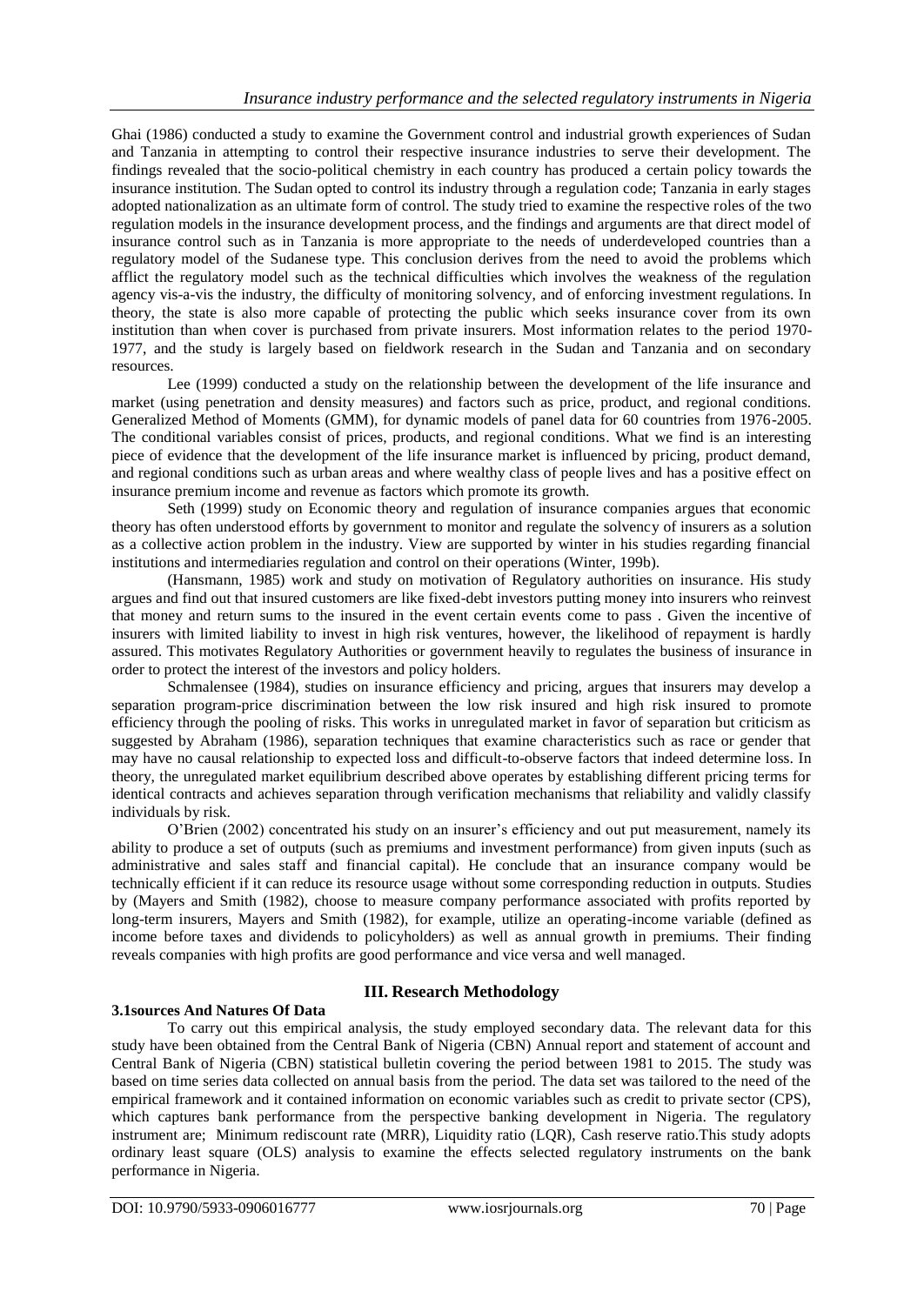#### **3.2 Model Formulation And Specification**

Koutsyannis (2001) articulated that model specification is the formulation of a maintained hypothesis. This involves expressing the model to explore the economic phenomenon empirically. The linkage between capital market and economic growth has occupied a central position in the development literature. In examining this on Nigeria's data, the study, the neoclassical growth method, otherwise referred to as the growth accounting framework, to explain the source of growth in an economy.

To determine the relationship between the explained and the explanatory variables of this study, the model for the study is specified and the function capturing them is initially stated as:  $IIP=(SRI)$  (1)

Where: BIP = Insurance Industry Performance serving as the dependent variable and is proxied using total income from various classes of insurance, and SRI = Selected regulatory instrument representing the explanatory variables proxied using minimum rediscount rate (MRR), Liquidity ratio (LR) and cash reserve ratio(CRR) . Based on the variables specified, the final regression model for testing the hypotheses and ascertaining the empirical results of the study are stated as:

 $IIP<sub>it</sub> = \alpha_0 + \alpha_1 MRR<sub>it</sub> + \alpha_2 LR<sub>it</sub> + \alpha_3 CRR<sub>it</sub> + \varepsilon_{it}$  (2)

Where:  $\alpha$  represents the constant or the intercept of the model;  $\alpha$ 1- $\alpha$ 3 : represents the coefficients of the explanatory variables to be estimated in the model; i : denotes the individual sampled bank; t : is timeperiod; while εit is the stochastic error term or disturbance for insurance i at time t.

#### **3.3 Technique Of Data Analysis**

In order to ascertain the degree of relationship that exist among variables, we specify a linear equation model and apply the econometric ordinary least square (OLS) technique to ascertain the level of economic relationship which exist between the dependent variable and the independent variables. The OLS techniques are used extensively in regression analysis primarily because it is intuitively appealing and mathematically much simpler than other estimators.

The OLS technique is used because its estimator possesses BLUE characteristics in that, in it is the best linear unbiased estimators (BLUE) in the class of all other estimators. This makes it desirable for this study. Moreover the OLS is relatively simple and software for use is readily available such as eviews. Beside data requirement is also minimal and researcher on other field easily understand it. Co-efficient of determination, F-Statistics, t-statistics, statistic error test, unit root test, Durbin Watson test are used to evaluate the significance of the estimated parameters of the regression model

#### **A Priori Expectation**

The following linear equation is obtained from the specified model.

#### $IIP = B_0 < B_1MRR < B_2LIQ < B_3CRR <$ et.

B0, B1, B2, B3 and B4 are the parameter to be estimated while et is the error term. It is expected that increase/higher MRR, LIQ and LTD resulted in inverse relationship with insurance performance captured with total income from all classes of insurance within the period under review.

Thus, the apriori expectation becomes

#### B1 < O B2 < O B3 < O

Based on apriori therefore, the sign of b0, b1, b2 and b3 are expected to be negative sign. This is because with total income from all classes of insurance is expected to increase as the explanatory variables decreases vice versa.

#### **3.4.3 Evaluation Base On Statistical Criteria (First Order Test) Correlation Coefficient (R)**

Ogwuru (2014) hypothesized that correlation co-efficient denoted by R, is defined as the measure of the degree of or extent of linear relationship between two co-efficient takes value ranging from -1 to +1. Point chosen to -1 means absence of correlation between the variables, while point tending towards +1 show the presence of correlation between the variables,

Again, Ogwuru (2014) emphasized that the R is calculated as:

$$
\Omega \Sigma \times \gamma - (\Sigma \times)(\Sigma \gamma)
$$

 $\sqrt{\cap \sum X^2 - (\sum \times)^2} \sqrt{\cap \sum Y^2} = (\sum Y)^2$ Where:

X= derivation of x from its mean

 $Y =$  derivation of y from its mean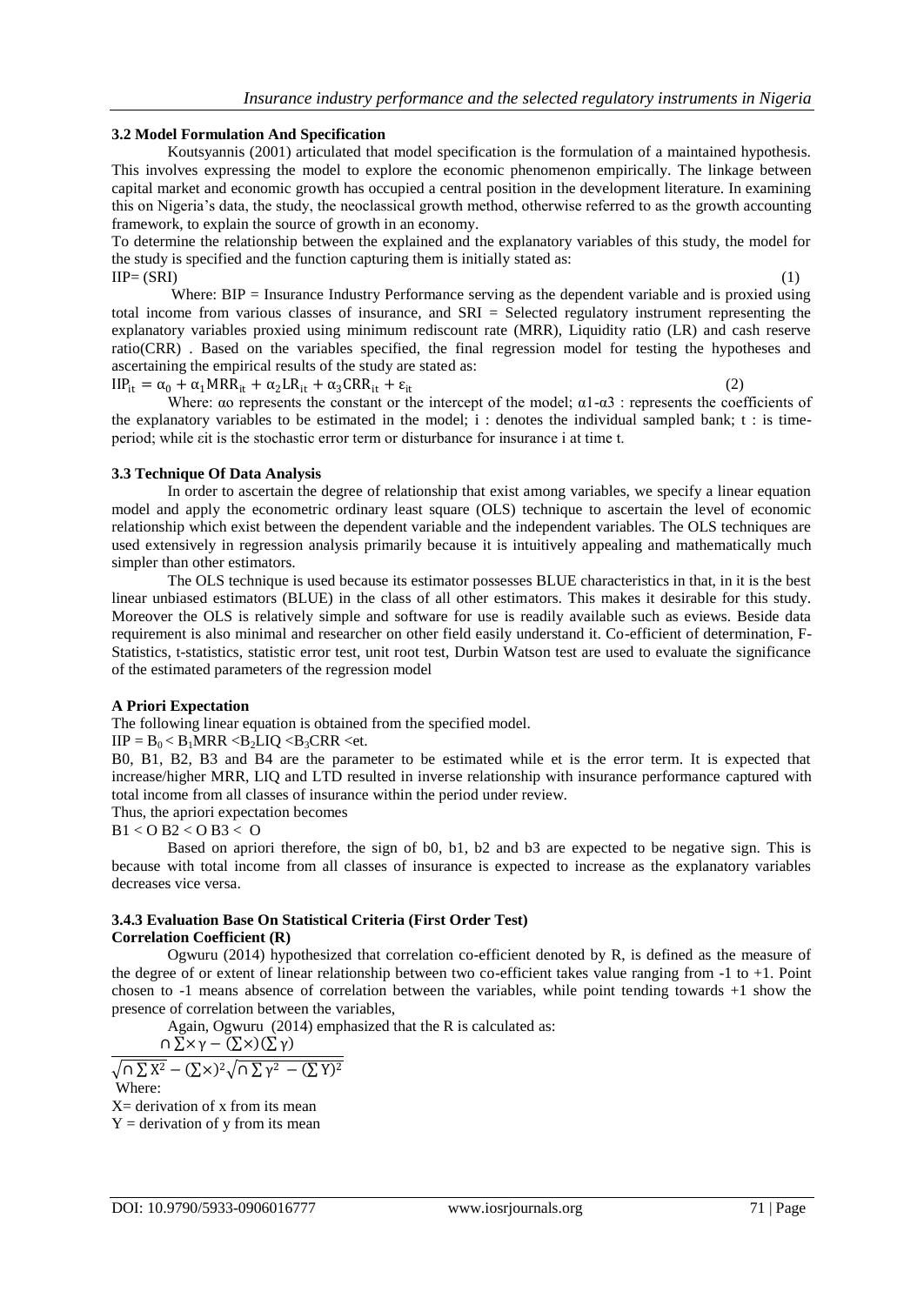# **Coefficient Of Determination (R<sup>2</sup> )**

Agugua (2014) emphasized that in order to determine how our model provides a good fit for the data, we calculate the coefficient to determination  $\mathbb{R}^2$ , which measure the percentage of the variation in Y accounted for by the change in x.

 $R^2 = \frac{B_1 \sum x_{1Y+B2} \sum x_{2Y}}{E_1 x_2^2}$  $\Sigma$  Y<sup>2</sup>

# **Adjusted Coefficient Of Determination**

This is used to confirm the validity of the goodness of fit with respect to the sample observation x and

#### y.

# **Test Of Significance Of Parameter Estimates**

In order to confirm the validity of the result obtained using the formulated methods of analysis discussed so far, the result will be subjected to the following tests on significance.

- i. The standard error test
- ii. The student t-test
- iii. The f-test

## **Standard Error Test**

Koutsoyannis (1977) emphasized that this test enables us to determine whether or not of the parameter estimates of the economic model is significantly different from zero, whether the sample from which they are estimated might have come from a population whose parameters are zero (such that  $b0=0$ ,  $b1=0$ ).

**Decision Rule:** If the standard error of the parameter estimates is smaller than the numerical value of the parameter estimate (ic) if S  $(b1) < b1\frac{1}{2}$  it is statistically significant.

#### **Student T-Test**

Ogwuru (2014) also explained that T-test is a test for significant. It is the basis for accepting or rejecting hypothesis. This test is carried out to know the significance of individual explanatory or independent variable in the model. That is to test whether the variable have strong impact in determining the economic development. In this case, if the value of the t-statistics obtained from the regression result for a particular variable is 2 or above; using 2-t rule of thumb, it means that the variable is statistically significant and has a very strong effect on the dependent variable statistically.

Conversely, if the value of the t-statistics is less than 2, it means that the variable is in significant and does not have any statistical impact on the dependent variable.

#### **Hypothesis**

H0: B1=0 (The estimated parameters are statistically insignificant)

#### **Decision Rule**

Reject H0 if  $(t_{cal}) > (t_{tab})$ , do not reject otherwise

#### **The F-Test**

This test is employed to ascertain the overall significance of the model. If the value of the f-statistics from the regression result exceed the calculated f-value from the f-distribution table, then the model is statistically significant and if otherwise, it is statistically insignificant.

# **Hypothesis**

H0=B1=B2=B3=0 (The model is insignificant)

#### **Decision Rule**

Reject H0 if  $/f_{cal}$  >  $/f_{tab}$ , otherwise do not reject H0.

#### **3.4.5 Evaluation Based On Econometric**

#### **Auto Correlation Test**

The essence of this test is to see whether the errors corresponding to different observations are intercorrelated or not. Uncorrelated errors are desirable symbolically that is denoted as  $E (U1) = 0$ . Durbin Watson  $(\Delta \text{ test})$  would be used for this analysis.

#### **Normality Test**

This test was carried out to check whether the error term follows the normal distribution. The normality test adopted is the **JARQUE-BERA(JB)TEST OF NORMALITY.** The JB test of normality is an asymptotic, or large-sample, test and it is based on the OLS residuals. This test computes the skewness and Kurtosis measures of OLS residuals and uses the chi-square distribution (Gujarati, 2004)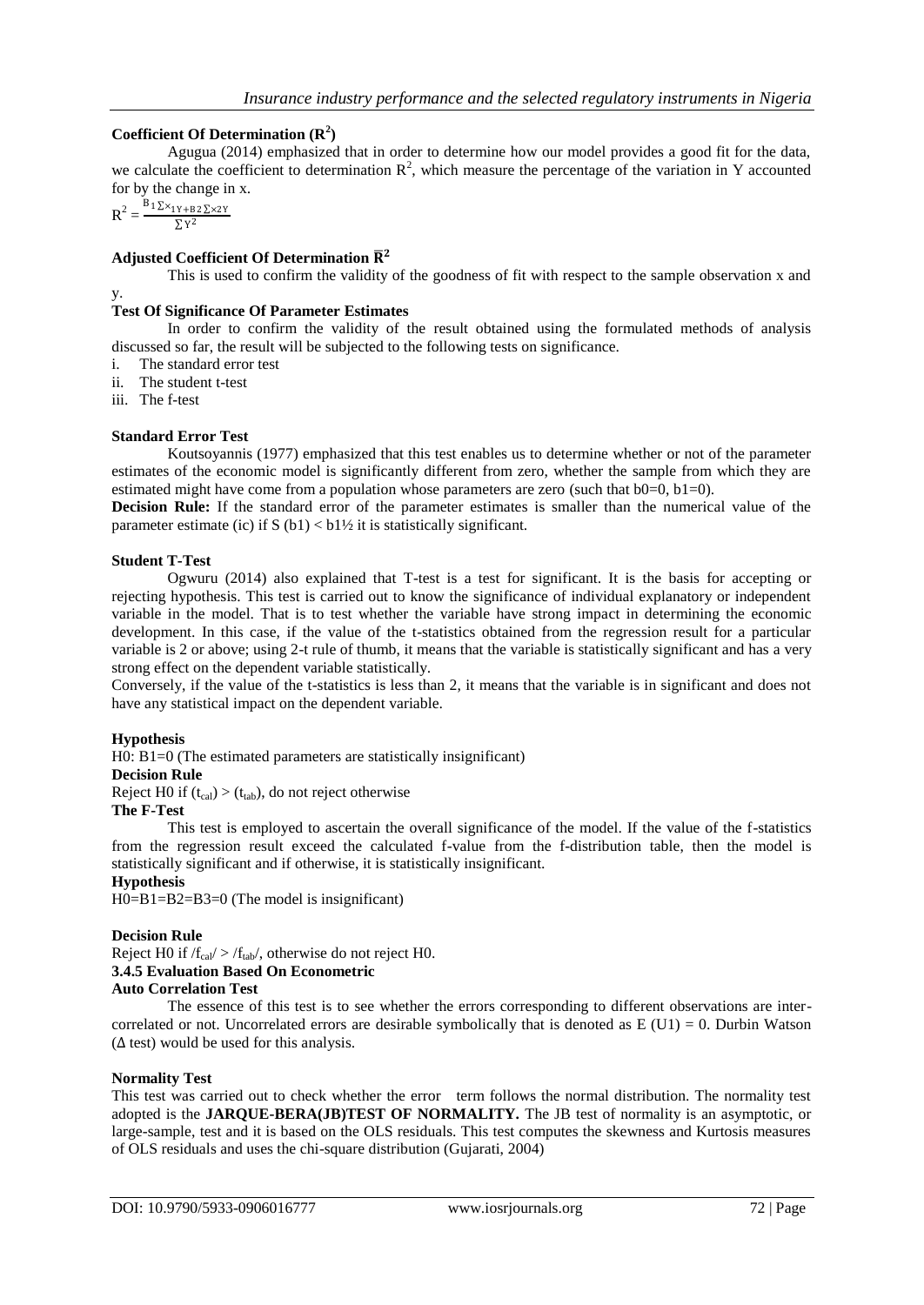#### **Hypothesis: Test**

Ho:  $\Sigma = 0$  (the error term follows a normal distribution)

Against:

H1: $\sum i \neq 0$  (the error term does not follow a normal distribution)

## **3.4.6 Test For Heteroskedasticity**

This test basically focused on the variance of the error term. The test helps to ascertain whether the variance of the error term is constant.

H0: Homoskedasticity

H<sub>1</sub>: Heteroskedasticity

Decision Rule: Reject  $H_0$  if  $x^2 > x^2$ <sub>0.05</sub> and accept if otherwise.

#### **IV. Data Presentation And Analysis Table 3:**

Dependent Variable: LINS

| Variable                                                            | Coefficient                                           | Std. Error                                                     | t-Statistic                                           | Prob.                                |
|---------------------------------------------------------------------|-------------------------------------------------------|----------------------------------------------------------------|-------------------------------------------------------|--------------------------------------|
| LLIQ<br>LLTD<br><b>LMRR</b><br>C                                    | $-0.062432$<br>$-0.659119$<br>$-0.730701$<br>7.689645 | 0.313055<br>0.356417<br>0.220540<br>2.287635                   | $-0.382720$<br>$-1.968602$<br>$-3.333173$<br>3.361395 | 0.7045<br>0.0580<br>0.0022<br>0.0021 |
| R-squared<br>Adjusted R-squared<br>F-statistic<br>Prob(F-statistic) | 0.776644<br>0.766642<br>3.951933<br>0.016980          | Mean dependent var<br>S.D. dependent var<br>Durbin-Watson stat |                                                       | 2.454335<br>0.425466<br>1.815471     |

Source: eviews calculation

#### **4.3.1 Result Intretation And Evaluation**

From the above, the interpretation of the result as regards the coefficient of various regressors is stated as follows: Adjusted R-square is 76% shows that the model was correlated by the explanatory variables.The value of the intercept is 7.2691; it shows that insurance performance will experience a 7.26% increase when all other variables are held constant. The estimate coefficients which are -0.0624 {LIQ} shows that a unit increase in Liquidity ratio will cause a -0.0624% decrease in bank performance (CSP), -0.65911% {LTD} shows that a unit decrease in loan to deposit will cause a -0.65911% decrease in bank performance (CSP), -0.7307 {MRR} shows that a unit change in minimum rediscount rate will cause a -0.7307% % decrease in insurance performance (CSP). The F-statistics is used to test for simultaneous significance of all the estimated parameters. The hypothesis is stated; H0:  $\beta$ 1 =  $\beta$ 2 =  $\beta$ 3

H0:  $β1 ≠ β2 ≠ β3$  Level of significance = at 5%

Degree of freedom:  $V1 = K -1 V2 = N-k$ 

Decision rule: If the f-calculated is greater than the f-tabulated {f-cal> f-tab} reject the null hypothesis (H0) that the overall estimate is not significant and conclude that the overall estimate is statistically significant. From the result, f-calculated  $\{3.8453\}$  is greater than f-tabulated  $\{2.92\}$ , that is, f-cal> f-tab. Hence, we reject the null hypothesis {H0} that the overall estimate has a good fit which implies that our independent variables are simultaneously significant.

#### **Normality Test For Residual**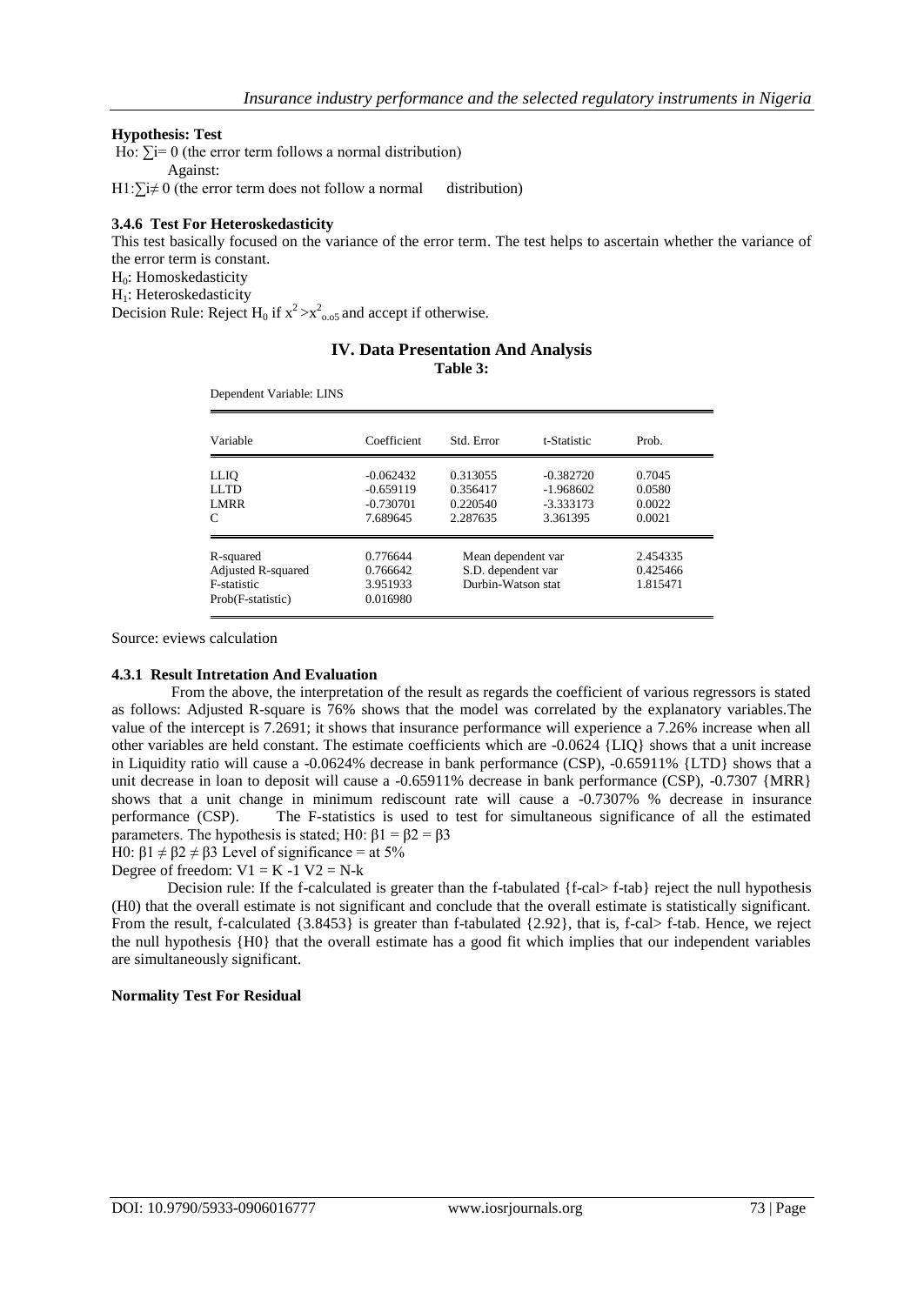

The Jarque-Bera test for normality is an asymptotic, or large-sample, test. It is also based on the ordinary least square residuals. This test first computes the skewness and kurtosis measures of the ordinary least square residuals and uses the chi-square distribution {Gujarati, 2004}. The hypothesis is:  $H0 : X1 = 0$  normally distributed H0 :  $X1 \neq 0$  not normally distributed At 5% significance level with 2 degree of freedom. JB=2.90933

Critical value  $=$  5.9914

#### **V. Conclusion**:

Since 2.9093 < 5.99147 at 5% level of significance, we accept the null hypothesis and conclude that the error term follow a normal distribution.

#### **Test For Heteroscedasticity:**

| Heteroskedasticity Test: Breusch-Pagan-Godfrey |            |                        |        |  |  |  |
|------------------------------------------------|------------|------------------------|--------|--|--|--|
| <b>F-statistic</b>                             |            | 2.664776 Prob. F(3,30) | 0.4657 |  |  |  |
| Obs*R-squared                                  | 7.153887   | Prob. Chi-Square(3)    | 0.5672 |  |  |  |
| Scaled explained SS                            | 7.603554 。 | Prob. Chi-Square(3)    | 0.1550 |  |  |  |

Sources: eviews

Heteroscedasticity has never been a reason to throw out an otherwise good model, but it should not be ignored either. This test is carried out using Breuch-Pagan-Godfey general heteroscedasticity test. The test asymptotically follows a chi-square distribution with degree of freedom equal to the number of regressors {excluding the constant term}.

The auxiliary model can be stated thus:  $Ut = \beta 0 + \beta 1$  LMRR +  $\beta 2$  LIO +  $\beta 3$ LTD + vi Where Vi = pure noise error.

This model is run and an auxiliary R2 from it is obtained.

The hypothesis to the test is stated thus:

H0: =  $\beta$ 1 =  $\beta$ 2 =  $\beta$ 3 = 0 {Homoscedasticity}

H0: =  $\beta$ 1  $\neq$   $\beta$ 2  $\neq$   $\beta$ 3 = 0 {Heteroscedasticity}

Note: the sample size  $\{n\}$  multiplies by the R2 obtained from the auxiliary regression asymptotically follows the chi-square distribution with degree of freedom equal to the number of regressors (excluding constant term) in the auxiliary regression.

#### **Decision Rule:**

Reject the null hypothesis if X2 cal> X 2 at 5% level of significance. If otherwise, accept the null hypothesis, from the obtained results,  $X2$  cal = 7.15388 < X2 tab at 0.05 significance level  $\{8\}$  = 15.5, we therefore reject the alternative hypothesis of heteroscedasticity showing that the error terms have a constant variance and accept the null hypothesis showing that the error terms does not have a constant variance.

#### **Stability Test**

The cumulative sum of recursive residuals (CUSUM) and the CUSUM of square (CUSUMSQ) tests are applied to assess parameter stability (Pesaran and Pesaran, 1997). Figs. 2 plot the results for CUSUM and CUSUMSQ tests. The results indicate the absence of any instability of the coefficients because the plot of the CUSUM and CUSUMSQ statistic fall inside the critical bands of the 5% confidence interval of parameter stability.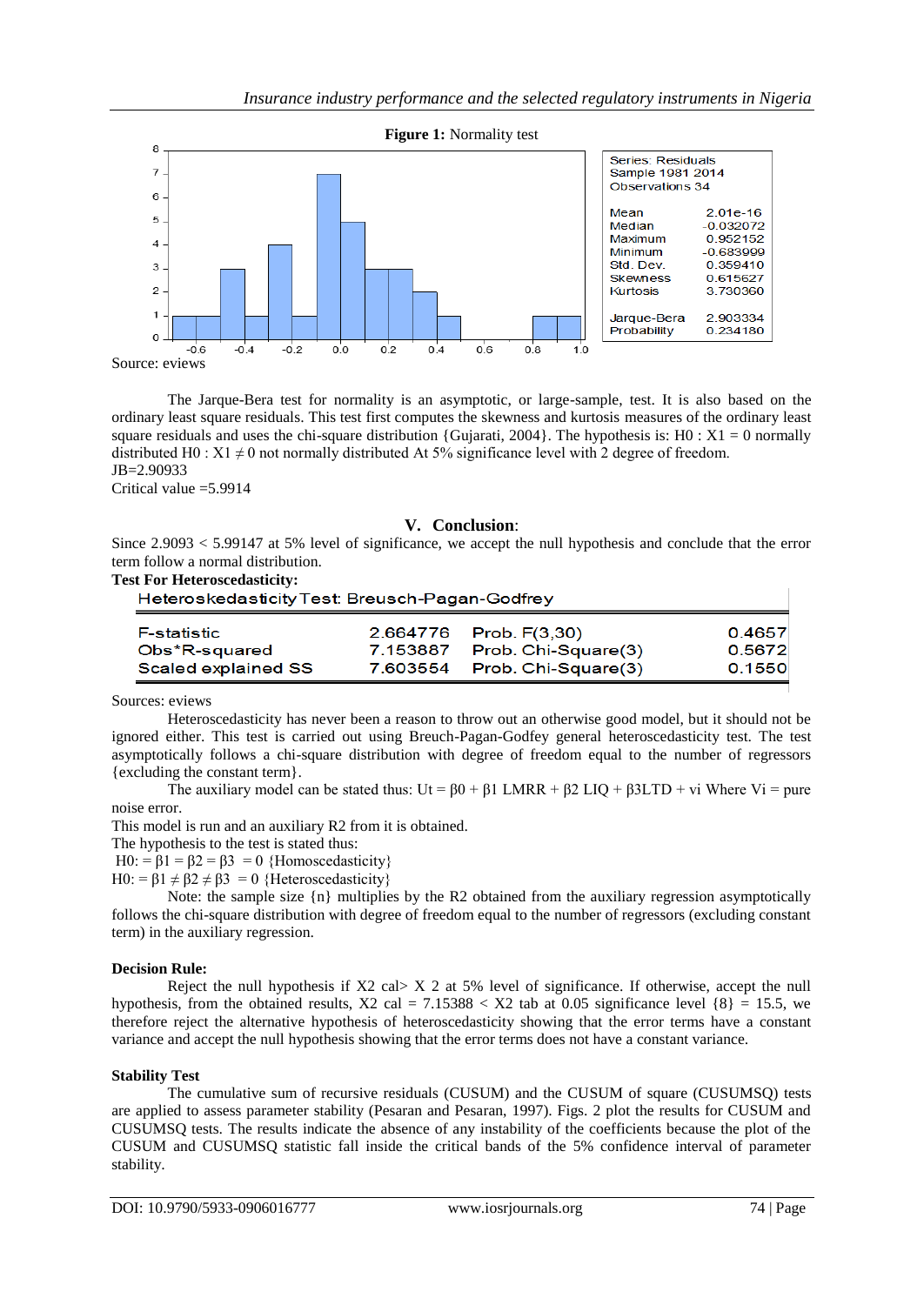

Source: eviews

#### **4.6 Discussion of Findings**

From the result, the algebraic signs and magnitudes of the estimated parameter to determine the extent and directions of the influences of the several independent variables on the dependent variable is given thus;

(a) Since the coefficient of liquidity is – 0.0624**,** it implies that a change in the liquidity ratio by 1 % will result by the same margin to a fall in the level of total income to insurance companies. This goes to agree with theoretical expectation that an increased liquidity ratio reduces the amount of private sector income.

(ii) Since the coefficient of loan to depositors ratio is -0.659, a **1** % change in the variable will result in a rise than 1 % change in income to insurance market.This conforms with theoretical expectation that loan to deposit rate of commercial banks vary with the endogenous variable (credit to private sector) directly or negatively.

(iii) **A** reduction in the minimum rediscount rate means more credit to be channelled to borrowers. This would be made possible as the insurance companies would have more liquidity to be extended because potential insured would increase. The implication is that more policies would be extended to the populace if the discount rate is less and more if the rate is reduced.

In sum,the results suggest that regulation that is designed to enhance insurance affordability for some drivers may lead to higher average costs and accident rates overall. Of course, rate regulation that suppresses insurance premiums or redistributes insurance costs may fulfill important social or political goals not measured in our analysis. For example, if premiums are lowered for higher risk drivers, previously uninsured drivers may choose to purchase coverage, eliminating externalities associated with uninsured driving (Smith and Wright, 1992; Jaffee and Russell, 1998). Thus, our results cannot be interpreted to suggest that

# **VI. Summary, Policy Recommendation And Conclusion**

#### **5.1 Summary Of Finding**

The main objective of this study was to examine the impact of selected regulatory instrument on the banking performance in Nigeria. Being an empirical study, an econometric model was derived in line with economic theory. The examination was done using OLS technique over the period of 1981 to 2015 to ascertain the significant impact of regulatory instrument on insurance sector performance in Nigeria.

Our empirical findings support that regulatory instruments are a significant component of the banking performance in Nigeria. This finding can be identified in the T-test (T-statistics). The findings are as follows

1. Liquidity ratio was found to be statistically insignificant at 10% level. Following the aprior expectation, the parameter of liquidity ratio, a negative relationship which exists between insurance sector indicates that a decrease in liquidity ratio will result in a positive change in insurance performance in Nigeria.

2. Loan to depositors was found to statistically significant at 5% level. Following the aprior expectation, the parameter of loan to depositors, a negative relationship which exists between insurance performance (premium) indicates that an decrease in , liquidity ratio will result in a positive change in credit to insurance performance in Nigeria.

3. Minimum rediscount rate was found to statistically significant at 5% level. Following the aprior expectation, the parameter of minimum rediscount rate, a negative relationship which exists between insurance performance indicates that an decrease in , minimum rediscount rate will result in a positive change in insurance performance in Nigeria.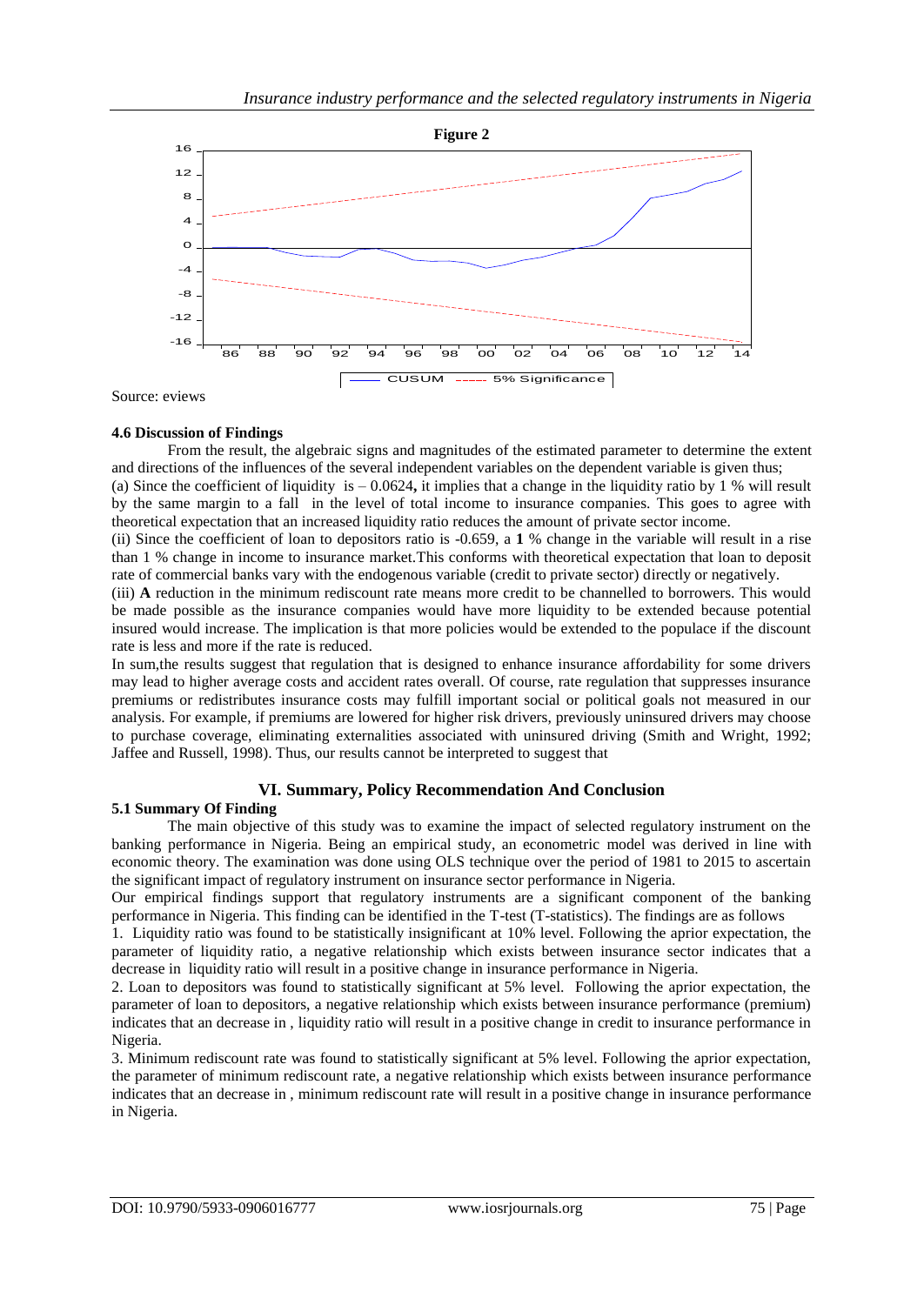#### **5.2 Policy Recommendations**

Based on the findings made in the course of this study, particularly the results of the regression models, it is clear that the development of the Nigerian economy is highly dependent on the provision of the right environment for investment, which will in no doubt encourage economic growth and development. The following recommendations are hereby made:

(1) Regulatory policies should be used to create a favourable investment climate by facilitating the emergency sound insurance operation that will attract both domestic and foreign investments clients. In order to strengthen the non-financial sector, NAICOM has to encourage the introduction of more insurance products that are flexible enough to meet the risk preferences and sophistication of operators in the financial sector.

(2) The government should also endeavour to make the financial sector less volatile and more viable as it is in developed countries. This will allow for smooth execution of the Central Bank monetary policies and NAICOM. Law relating to the operation of the financial institutions could be made a bit less stringent and more favourable for the operators to have room to operate more freely.

#### **5.3 Conclusion**

A study of government's role in the financial sector has been given much attention in the literature and there has been mixed feelings on the direction of the impact of selected regulatory instrument in the banking performance. Although, we can conclude that the insurance sector will do better with active regulatory instruments in order to improve the non-financial sector performance, as well as create incentive for insurance reform that will be determinate to the economy in the future.

#### **5.4 Recommendation**

The study has also revealed that the monetary policy generally has a significant effect on the insurance sector. It will be important if the government will enact sound monetary policies in order to enhance growth in the insurance industry. The government will also need to benchmark for best practices in monetary policy development from those economies that are more advanced in order to develop better monetary policies that can improve the performance of the banking industry indeed credit to private sector.

#### **5.5 Conclusion**

The increases in loss costs and claim frequency associated with regulation are relatively small when evaluated at the mean of the sample. However, these estimates understate the impact of rate regulation in the most stringently regulated states. Given the large variation in average loss costs, claim frequency, and regulatory stringency across the states, our estimates suggest a sizable effect of rate regulation or a larger residual market size on loss costs and claim frequency in some states. This is consistent with the findings of previous studies that the effects of regulation are relatively small on average but are large in the most heavily regulated states, and with the results found in case studies of certain highly regulated states. Some prior research using the loss ratio as a measure of the price of insurance suggests that over the long term the effect of regulation on premiums per dollar of losses washes out (e.g., Harrington, 2002). Our results taken together with prior research, then, indicate that premiums in regulated country like Nigeria must increase to cover increased loss costs. Otherwise, if premiums did not increase to cover higher loss costs, price measures based on the loss ratio would decline over time. Thus, rate regulation designed to increase insurance affordability for some drivers appears to lead to higher average costs overall.

#### **Bibliography**

- [1]. Adeda, S. (2013). The insurance industry in perspective. Journal of Chartered Insurance Institute of Nigeria (CIIN), 13 (1)13
- [2]. Alasiri, W.A. (2013). Stimulating the Nigerian Economy through marketing of Life and Pension Products. Journal of Chartered Insurance Institute of Nigeria (CIIN), 13(1)27 -36.
- [3]. Altman, N. (1992). Government regulation; enhancing the equity, adequacy and security of pension benefits, in Private pensions and public policy, Organisation for Economic Co-operation and Development, Paris.
- [4]. Aweh, A. A. (2008). Readings in Economic Planning. Ado-Ekiti: Olugbenga Press
- [5]. Babalola, R (2008). The role of Insurance industry in the Nigerian economy. A paper delivered by the Honorable Minister of State for Finance at the BGL Limited Insurance Roundtable, Eko Hotel and Suites, Victoria Island, Lagos, 31st July
- [6]. Blackmon, B. G., Jr., & R. Zeckhauser (1991) Mispriced Equity: Regulated Rates for Auto Insurance in Massachusetts, American Economic Review, 81: 65-69.
- [7]. Blackmon, B. G., Jr., & R. Zeckhauser. (1991) Mispriced Equity: Regulated Rates for Auto Insurance in Massachusetts, American Economic Review, 81: 65-69.
- [8]. Butt, A.S. (1985). Essentials of commerce in East Africa.
- [9]. CBN (2015) Communique No. 102 of the MPC Meeting (With Personal Statements of Members) of May 18 and 19, 2015 Assessed on 17 August 2015
- [10]. CBN releases guidelines for new banking model. Vanguard Newspaper 12 November, 2010. Retrieved on 19th August, 2015
- [11]. CBN(2013). Central Bank Monetary Policy Committee; CBN Communique No. 89 of the Monetary Policy Committee (MPC) Meeting, held on Monday, May 20th and Tuesday, 21st, Abuja, Nigeria.